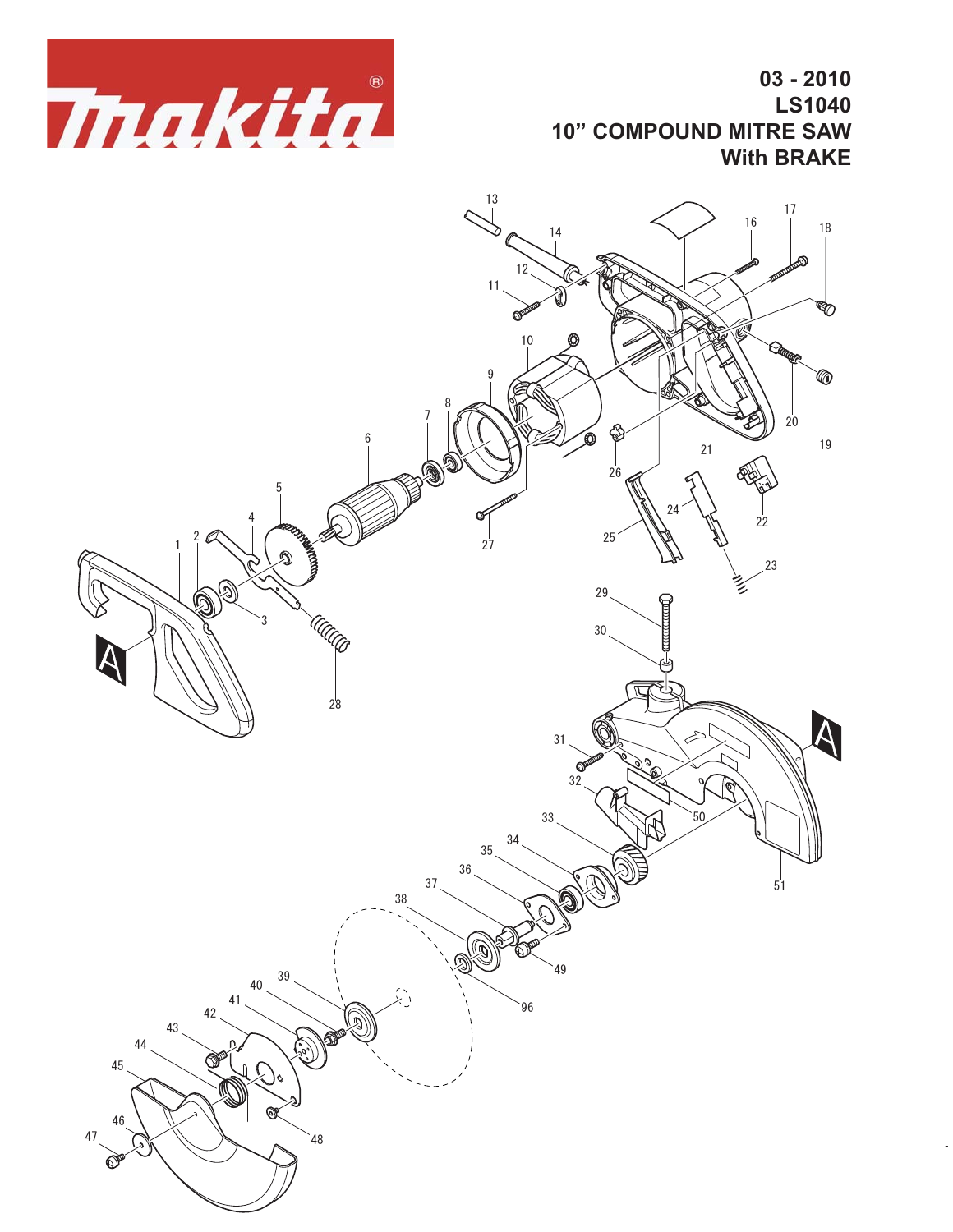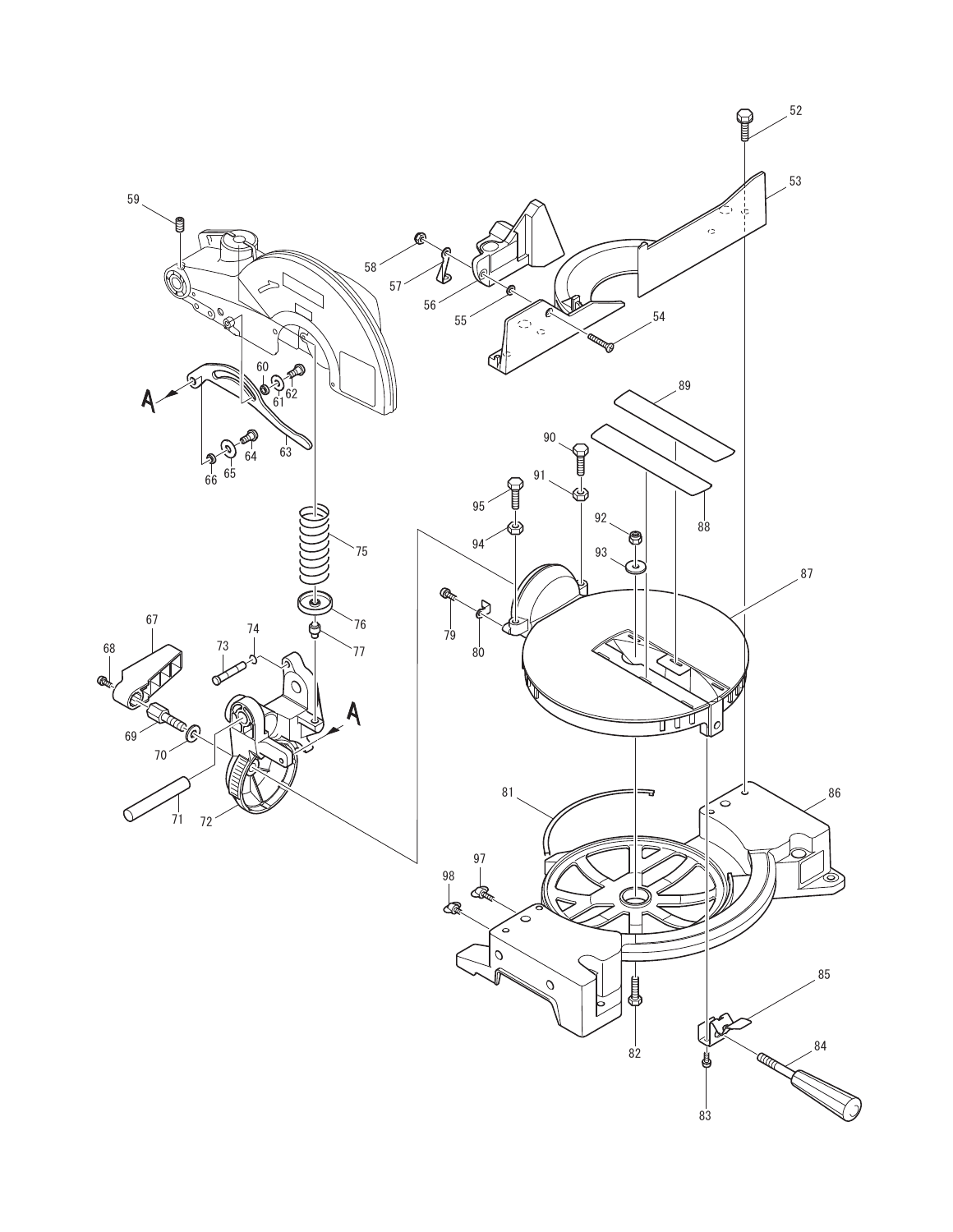| Item No    | Type Ref       |      | Part No  | <b>Description</b>                    | Qty            | Unit       |
|------------|----------------|------|----------|---------------------------------------|----------------|------------|
| 001        | $\overline{2}$ |      | 458787-2 | HANDLE COVER                          | 1              | PC.        |
| 002        |                |      | 211206-7 | <b>BALL BEARING 6202LLB</b>           | 1              | PC.        |
| 003        | $\mathbf{2}$   |      | 267280-3 | FLAT WASHER 15 - Ø19mm (7/8")         | 1              | PC.        |
| 004        |                |      | 343641-2 | <b>SHAFT LOCK</b>                     | 1              | PC.        |
| 005        |                |      | 241909-9 | <b>FAN 80</b>                         | 1              | PC.        |
| 006        |                |      | 516716-2 | ARMATURE ASS'Y 115V                   | 1              | PC.        |
|            |                | INC. |          | Item No. 2,3,5,7,8                    |                |            |
| 007        |                |      | 681640-9 | <b>INSULATION WASHER</b>              | 1              | PC.        |
| 008        |                |      | 211061-7 | <b>BALL BEARING 6000LLB</b>           | 1              | PC.        |
| 009        | $\overline{2}$ |      | 416442-2 | <b>BAFFLE PLATE</b>                   | 1              | PC.        |
| 010        | $\mathbf{2}$   |      | 526066-7 | FIELD ASS'Y 115V                      | 1              | PC.        |
|            |                | INC. | 654020-2 | <b>RING TERMINAL</b>                  | 1              | PC.        |
|            |                | INC. | 654502-4 | <b>CONNECTOR P-2</b>                  | 1              | PC.        |
| 011        | $\overline{c}$ |      | 265A48-7 | <b>TAPPING SCREW 4X18</b>             | $\overline{2}$ | PC.        |
| 012        | 2              |      | 687124-5 | <b>STRAIN RELIEF</b>                  | $\mathbf{1}$   | PC.        |
| 013        |                |      | 664463-0 | CORD W/PLUG 2P-14-2.5M, SJ            | 1              | PC.        |
| 014        |                |      | 682505-8 | CORD GUARD 10-90                      | 1              | PC.        |
| 015        | 2              |      | 855H16-6 | NAME PLATE LS1040 (RPM 5100)          | 1              | PC.        |
| 016        | $\overline{2}$ |      | 265A48-7 | <b>TAPPING SCREW 4X18</b>             | 5              | PC.        |
| 017        |                |      | 911383-2 | PAN HEAD SCREW M6X60                  | 4              | PC.        |
| 018        |                |      | 411478-6 | <b>SWITCH BUTTON</b>                  | 1              | PC.        |
| 019        |                |      | 643650-4 | BRUSH HOLDER CAP 6.5-13.5             | $\overline{2}$ | PC.        |
| 020        | $\overline{c}$ |      | 194986-9 | CARBON BRUSH CB-154 2PC/SET W/ ORIGIN | 1              | <b>SET</b> |
| 021        | $\overline{2}$ |      | 153793-9 | MOTOR HOUSING COMPLETE                | 1              | PC.        |
|            |                | INC. | 817881-3 | <b>CAUTION LABEL</b>                  | 1              | PC.        |
|            |                | INC. | 643536-2 | BRUSH HOLDER 6.5-13.5                 | $\overline{2}$ | PC.        |
|            | 3              |      | 140H37-4 | MOTOR HOUSING COMPLETE                | 1              | PC.        |
|            |                | INC. | 818L78-9 | <b>CAUTION LABEL</b>                  | 1              | PC.        |
|            |                | INC. | 643536-2 | BRUSH HOLDER 6.5-13.5                 | $\overline{2}$ | PC.        |
|            |                | INC. | 818M04-4 | <b>CAUTION LABEL</b>                  | 1              | PC.        |
| 022        |                |      | 651923-1 | SWITCH TG70B                          | 1              | PC.        |
| 023        |                |      | 231457-6 | <b>COMPRESSION SPRING 3</b>           | 1              | PC.        |
| 024        |                |      | 416000-4 | <b>LOCK OFF LEVER</b>                 | 1              | PC.        |
| 025        | $\overline{2}$ |      | 459017-4 | <b>SWITCH LEVER</b>                   | 1              | PC.        |
| 026        |                |      | 414546-4 | CAM                                   | 1              | PC.        |
| 027        | 2              |      | 266352-1 | <b>TAPPING SCREW 5X65</b>             | 2              | PC.        |
| 028        |                |      | 231297-2 | <b>COMPRESSION SPRING 9</b>           | 1              | PC.        |
| 029        |                |      | 251667-9 | HEX. BOLT M8X75                       | 1              | PC.        |
| 030        |                |      | 262511-5 | <b>RUBBER SLEEVE 6</b>                | 1              | PC.        |
| 031        | $\overline{c}$ |      | 265A48-7 | <b>TAPPING SCREW 4X18</b>             | 1              | PC.        |
| 032        | $\overline{2}$ |      | 453695-2 | <b>GUIDE COVER</b>                    | 1              | PC.        |
| 033        |                |      | 226465-0 | <b>HELICAL GEAR 42</b>                | 1              | PC.        |
| 034        |                |      | 316821-3 | <b>BEARING BOX</b>                    | 1              | PC.        |
| 035        |                |      | 211256-2 | <b>BALL BEARING 6203LLB</b>           | 1              | PC.        |
| 036        |                |      | 285685-5 | <b>BEARING RETAINER 64</b>            | 1              | PC.        |
| 037        |                |      | 322865-3 | <b>SPINDLE</b>                        | 1              | PC.        |
| 038        |                |      | 224333-1 | FLANGE 53                             | 1              | PC.        |
| 039        |                |      | 224333-1 | FLANGE 53                             | 1              | PC.        |
|            |                |      | 265355-2 | HEX. FLANGE HEAD BOLT M8X20           | 1              | PC.        |
| 040<br>041 |                |      | 343639-9 | <b>CENTER PLATE</b>                   | 1              | PC.        |
| 042        |                |      | 344380-7 | <b>CENTER COVER</b>                   |                | PC.        |
|            |                |      |          | HEX. FLANGE HEAD BOLT M8X12           | 1              | PC.        |
| 043        |                |      | 265324-3 |                                       | 1              |            |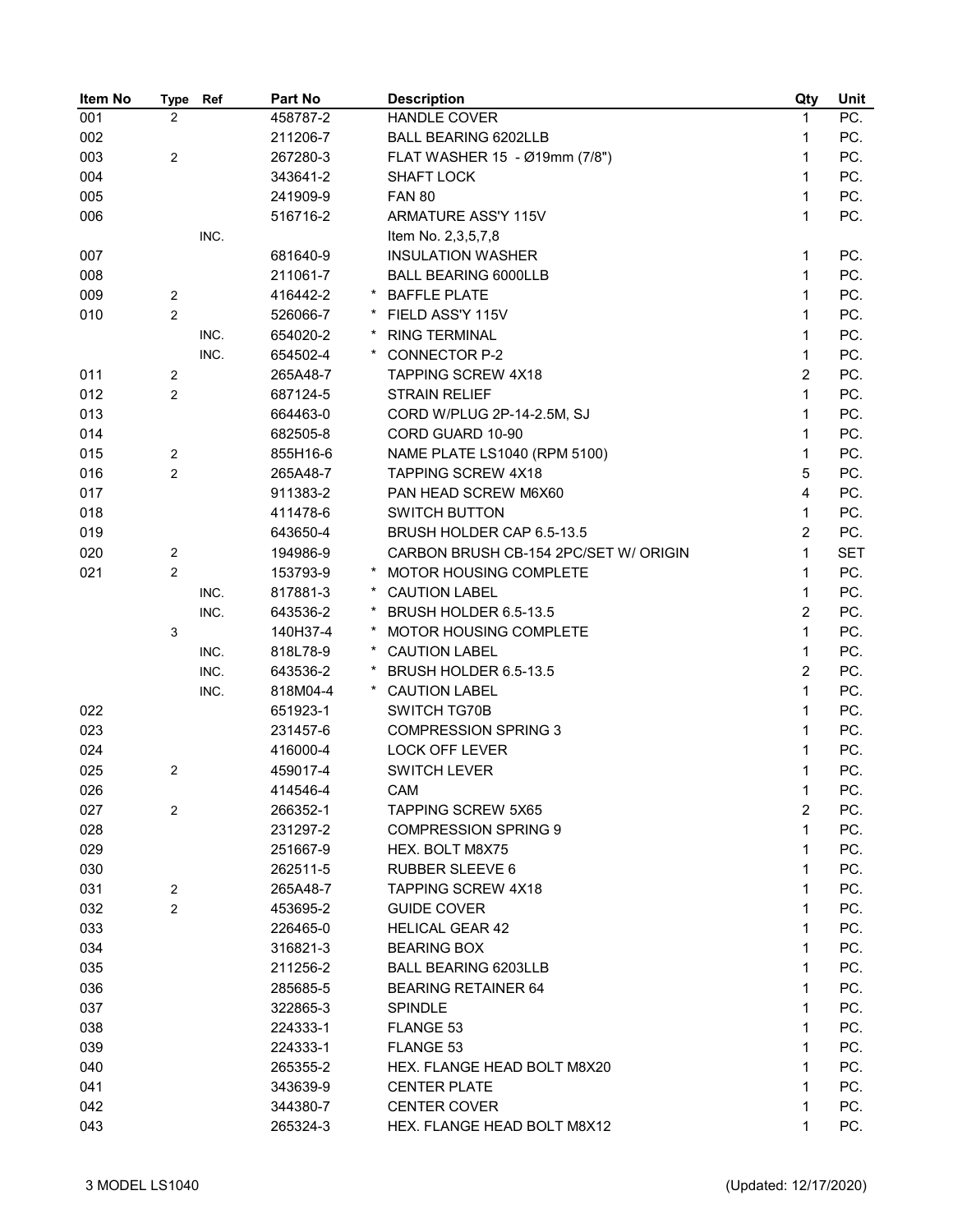| Item No | Type Ref       |      | Part No  |         | <b>Description</b>                            | Qty            | Unit       |
|---------|----------------|------|----------|---------|-----------------------------------------------|----------------|------------|
| 044     |                |      | 231593-8 |         | <b>TORSION SPRING 36</b>                      | 1              | PC.        |
| 045     |                |      | 416003-8 |         | SAFETY COVER                                  | 1              | PC.        |
| 046     |                |      | 267136-0 |         | <b>FLAT WASHER 5</b>                          | 1              | PC.        |
| 047     | $\overline{2}$ |      | 922211-6 |         | HEX SOCKET HEAD SCREW M5X12                   | 1              | PC.        |
| 048     |                |      | 265985-9 |         | HEX.SOCKET HEAD BOLT M6                       | 1              | PC.        |
| 049     |                |      | 911223-4 |         | PAN HEAD SCREW M5X16                          | $\overline{2}$ | PC.        |
| 051     | 4              |      | 188325-3 | $\star$ | <b>BLADE CASE SET</b>                         | 1              | <b>SET</b> |
|         |                | INC. | 816847-0 |         | OPERATIONAL INDICATION LABEL                  | 1              | PC.        |
|         |                | INC. | 817874-0 |         | <b>CAUTION LABEL</b>                          | 1              | PC.        |
|         |                | INC. | 263005-3 |         | <b>RUBBER PIN 6</b>                           | 1              | PC.        |
|         |                | INC. | 819214-8 |         | MAKITA LOGO LABEL (Add)(Old)                  | 1              | PC.        |
|         | 6              |      | 140H34-0 | $\ast$  | <b>BLADE CASE COM</b>                         | 1              | <b>SET</b> |
|         |                | INC. | 816847-0 |         | OPERATIONAL INDICATION LABEL                  | 1              | PC.        |
|         |                | INC. | 818M00-2 |         | <b>CAUTION LABEL</b>                          | 1              | PC.        |
|         |                | INC. | 263005-3 |         | * RUBBER PIN 6                                | 1              | PC.        |
| 052     | $\overline{2}$ |      | 265488-3 |         | HEX. BOLT M8X30                               | 4              | PC.        |
| 053     | $\overline{2}$ |      | 318847-1 |         | <b>GUIDE RULE</b>                             | 1              | PC.        |
| 054     |                |      | 912342-9 |         | COUNTERSUNK HEAD SCREW M6X25                  | 1              | PC.        |
| 055     |                |      | 253715-0 |         | <b>FLAT WASHER 6</b>                          | 1              | PC.        |
| 056     |                |      | 150663-3 |         | SUB FENCE COMPLETE (Silver -->Yellowish Gray) | 1              | PC.        |
|         |                | INC. | 810858-7 |         | <b>CAUTION LABEL</b>                          | 1              | PC.        |
| 057     |                |      | 344476-4 |         | <b>SUB FENCE PLATE</b>                        | 1              | PC.        |
| 058     |                |      | 252014-7 |         | HEX. LOCK NUT M6-10                           | 1              | PC.        |
| 059     |                |      | 251961-9 |         | H.S.SET SCREW(FLAT POINT)M6X10                | 1              | PC.        |
| 060     |                |      | 257162-7 |         | <b>WASHER 7</b>                               | 1              | PC.        |
| 061     |                |      | 253823-7 |         | <b>FLAT WASHER 7</b>                          | 1              | PC.        |
| 062     |                |      | 265984-1 |         | HEX.SOCKET BUTTON HEAD BOLT M6                | 1              | PC.        |
| 063     |                |      | 344377-6 |         | <b>LINK PLATE</b>                             | 1              | PC.        |
| 064     |                |      | 265984-1 |         | HEX.SOCKET BUTTON HEAD BOLT M6                | 1              | PC.        |
| 065     |                |      | 253823-7 |         | <b>FLAT WASHER 7</b>                          | 1              | PC.        |
|         |                |      |          |         |                                               |                |            |
| 066     |                |      | 257162-7 |         | <b>WASHER 7</b>                               | 1              | PC.        |
| 067     |                |      | 416006-2 |         | LEVER 100                                     | 1              | PC.        |
| 068     |                |      | 911113-1 |         | PAN HEAD SCREW M4X10                          | 1              | PC.        |
| 069     |                |      | 265437-0 |         | HEX. BOLT M10                                 | 1              | PC.        |
| 070     |                |      | 253024-7 |         | <b>FLAT WASHER 10</b>                         | 1              | PC.        |
| 071     |                |      | 256836-7 |         | ROD <sub>16</sub>                             | 1              | PC.        |
| 072     | 3              |      | 154463-3 |         | ARM COMPLETE                                  | 1              | PC.        |
|         |                | INC. | 816310-3 |         | <b>SCALE LABEL</b>                            | 1              | PC.        |
| 073     |                |      | 322317-4 |         | <b>STOPPER PIN</b>                            | 1              | PC.        |
| 074     |                |      | 213021-5 |         | O RING 5                                      | 1              | PC.        |
| 075     |                |      | 233152-4 |         | <b>COMPRESSION SPRING 28</b>                  | 1              | PC.        |
| 076     | $\overline{2}$ |      | 344464-1 |         | * SPRING HOLDER                               | 1              | PC.        |
| 077     |                |      | 256280-8 |         | $*$ PIN 8                                     | 1              | PC.        |
| 079     |                |      | 911113-1 |         | PAN HEAD SCREW M4X10                          | 1              | PC.        |
| 080     |                |      | 344385-7 |         | <b>POINTER</b>                                | 1              | PC.        |
| 081     |                |      | 343799-7 |         | <b>SLIDE PLATE</b>                            | 3              | PC.        |
| 082     |                |      | 921452-1 |         | HEX. BOLT M8X30                               | 1              | PC.        |
| 083     |                |      | 911213-7 |         | PAN HEAD SCREW M5X12                          | $\overline{2}$ | PC.        |
| 084     |                |      | 273495-2 |         | GRIP 32                                       | 1              | PC.        |
| 085     |                |      | 344381-5 |         | <b>KNOCK SPRING</b>                           | 1              | PC.        |
| 086     | $\overline{c}$ |      | 140H29-3 |         | <b>BASE COMPLETE</b>                          | 1              | PC.        |
|         |                | INC. | 816311-1 |         | MITER SCALE PLATE                             | 1              | PC.        |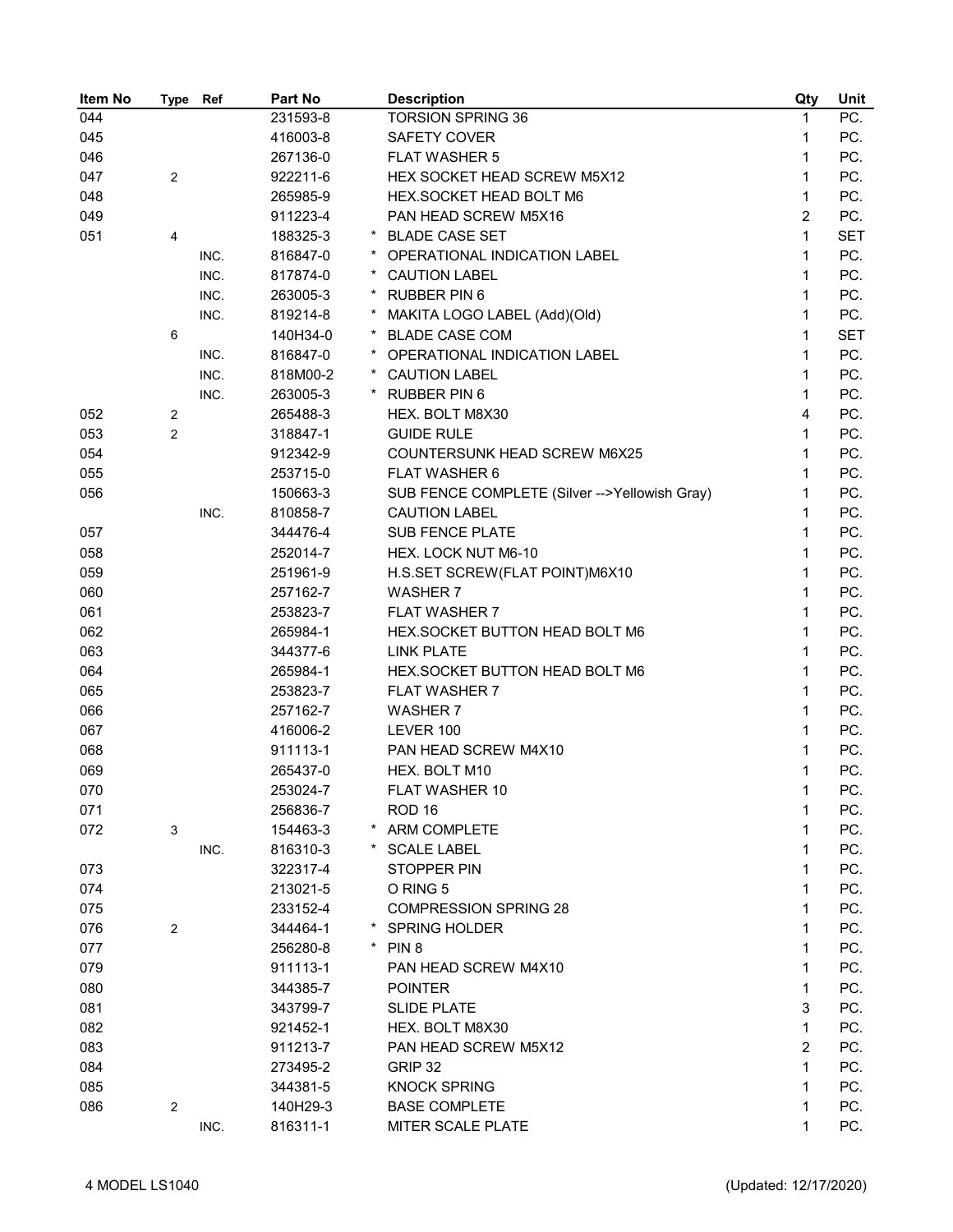| Item No            | Type         | Ref  | Part No  | <b>Description</b>                    | Qty            | Unit |
|--------------------|--------------|------|----------|---------------------------------------|----------------|------|
|                    |              | INC. | 817838-4 | <b>CAUTION LABEL</b>                  | 1              | PC.  |
|                    |              | INC. | 813L22-1 | <b>CAUTION LABEL</b>                  | $\overline{2}$ | PC.  |
| 087                |              |      | 316824-7 | TURN BASE (Silver --> Yellowish gray) | 1              | PC.  |
| 088                |              |      | 416001-2 | <b>KERF BOARD</b>                     | 1              | PC.  |
| 089                |              |      | 416001-2 | <b>KERF BOARD</b>                     | 1              | PC.  |
| 090                |              |      | 921452-1 | HEX. BOLT M8X30                       | 1              | PC.  |
| 091                |              |      | 931402-8 | HEX. NUT M8                           | 1              | PC.  |
| 092                |              |      | 252105-4 | HEX. LOCK NUT M8-13                   | 1              | PC.  |
| 093                | $\mathbf{2}$ |      | 253762-1 | <b>FLAT WASHER 8</b>                  | 1              | PC.  |
| 094                |              |      | 931402-8 | HEX. NUT M8                           | 1              | PC.  |
| 095                |              |      | 921452-1 | HEX. BOLT M8X30                       | 1              | PC.  |
| 100                |              |      | 687080-9 | <b>FIELD CLAMP</b>                    | $\overline{2}$ | PC.  |
| 101                |              |      | 654098-5 | <b>RECEPTACLE</b>                     | 4              | PC.  |
| CO <sub>1</sub>    | 2            |      | 879789-9 | CARTON F/LS1040                       | 1              | PC.  |
| <b>ACCESSORIES</b> |              |      |          |                                       |                |      |
| A01                |              |      | 411478-6 | <b>SWITCH BUTTON</b>                  | $\overline{2}$ | PC.  |
| A02                |              |      | 762001-3 | <b>TRIANGULAR RULE</b>                | 1              | PC.  |
| A03                |              |      | 782212-4 | SOCKET WRENCH 13                      | 1              | PC.  |
| A04                | 2            |      | 122852-0 | <b>DUST BAG ASS'Y</b>                 | 1              | PC.  |
|                    |              | INC. | 410602-8 | <b>FASTENER</b>                       | 1              | PC.  |
| A05                | 2            |      | 193471-9 | <b>SUB PLATE ASS'Y</b>                | 1              | PC.  |
|                    |              | INC. | 252148-6 | <b>SQUARE NUT M8</b>                  | 1              | PC.  |
|                    |              | INC. | 921431-9 | HEX. BOLT M8X20                       | 1              | PC.  |
| A06                |              |      | 122536-0 | <b>VISE ASS'Y</b>                     | 1              | PC.  |
|                    |              | INC. | 251370-2 | + PAN HEAD SCREW I5                   | 1              | PC.  |
|                    |              | INC. | 251887-5 | SCREW M6X10                           | 1              | PC.  |
|                    |              | INC. | 253804-1 | <b>FLAT WASHER 6</b>                  | 1              | PC.  |
|                    |              | INC. | 271286-5 | KNOB <sub>40</sub>                    | 1              | PC.  |
|                    |              | INC. | 316938-2 | <b>VISE ARM</b>                       | 1              | PC.  |
|                    |              | INC. | 322313-2 | <b>VISE ROD</b>                       | 1              | PC.  |
|                    |              | INC. | 343651-9 | <b>VISE PLATE</b>                     | 1              | PC.  |
| A07                |              |      | 192622-1 | CROWN MOLDING STOPPER SET             | 1              | PC.  |
| A08                |              |      | 256812-1 | <b>EXTENSION ROD</b>                  | $\overline{2}$ | PC.  |
| A09                |              |      | 192621-3 | HOLDER SET (2PCS)                     | 1              | PC.  |
|                    |              | INC. | 251896-4 | SCREW M5X20                           | $\overline{2}$ | PC.  |
| A10                |              |      | 122472-0 | SET PLATE ASSY                        | 1              | PC.  |
|                    |              | INC. | 251887-5 | SCREW M6X10                           | 1              | PC.  |
| A12                |              |      | 122536-0 | VERTICAL VISE ASSY (YELLOWISH GRAY)   | 1              | PC.  |
| A13                |              |      | 122563-7 | HORIZONTAL VISE ASSY                  | 1              | PC.  |
|                    |              | INC. | 253047-5 | <b>FLAT WASHER 6</b>                  | 1              | PC.  |
|                    |              | INC. | 253744-3 | <b>FLAT WASHER 12</b>                 | 1              | PC.  |
|                    |              | INC. | 271275-0 | KNOB <sub>45</sub>                    | 1              | PC.  |
|                    |              | INC. | 315891-9 | <b>VICE PLATE</b>                     | 1              | PC.  |
|                    |              | INC. | 321490-7 | <b>RELEASE NUT R</b>                  | 1              | PC.  |
|                    |              | INC. | 321491-5 | RELEASE NUT L                         | 1              | PC.  |
|                    |              | INC. | 341911-3 | <b>PROTECTOR</b>                      | $\overline{2}$ | PC.  |
|                    |              | INC. | 341912-1 | <b>NUT HOLDER</b>                     | 1              | PC.  |
|                    |              | INC. | 342967-9 | <b>SET PLATE</b>                      | 1              | PC.  |
|                    |              | INC. | 911216-1 | P.H. SCREW M5X14                      | 1              | PC.  |
|                    |              | INC. | 911317-5 | P.H. SCREW M6X14                      | 1              | PC.  |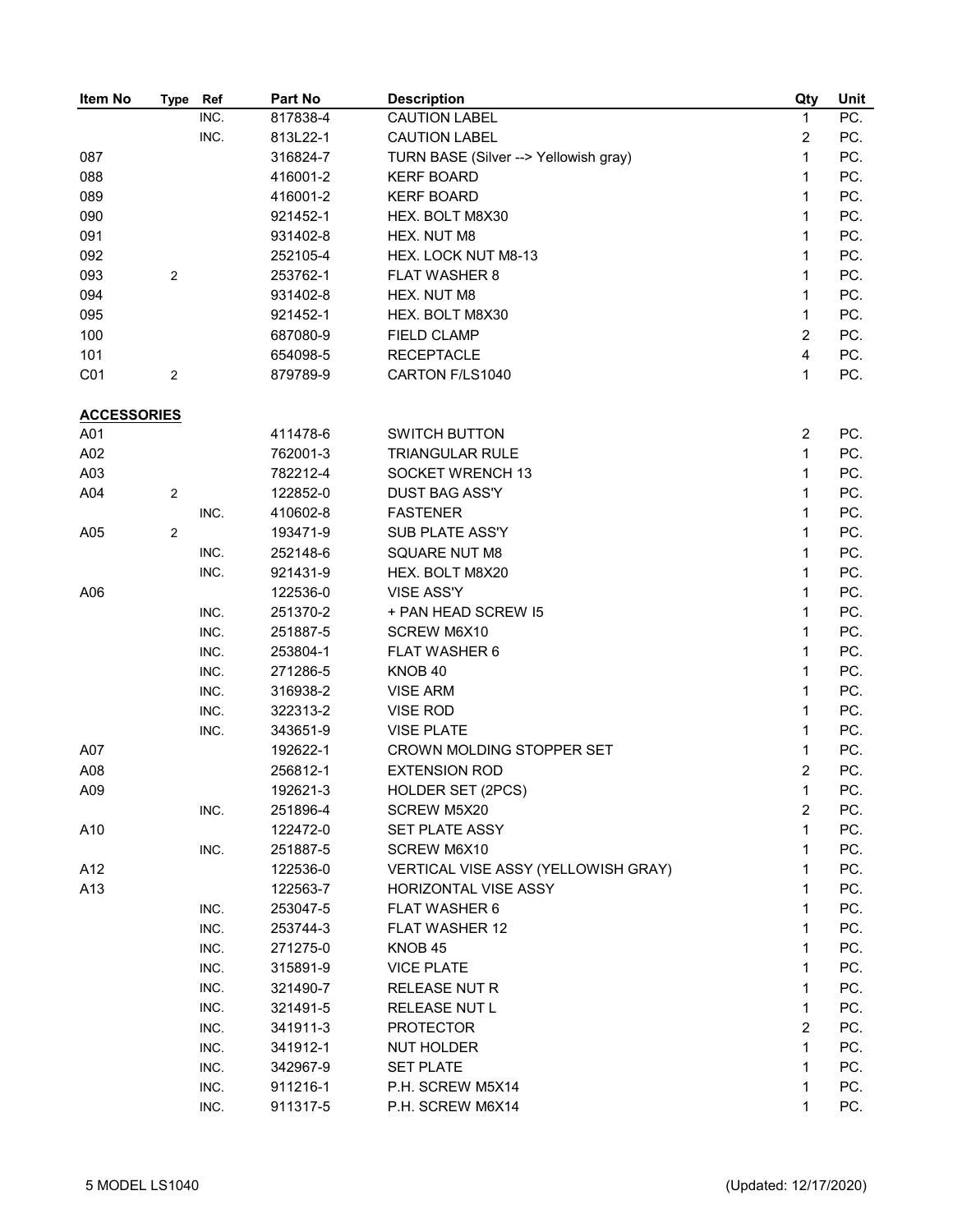| Item No | Tvpe | Ref | Part No  | <b>Description</b>          | Qtv | Unit |
|---------|------|-----|----------|-----------------------------|-----|------|
| A14     |      |     | 194061-1 | BENCHTOP MITER SAW STAND B  |     | PC.  |
|         |      |     |          | (Parts Breakdown Available) |     |      |
| A14     |      |     | 198688-9 | BENCHTOP MITER SAW STAND B  |     | PC.  |
| A15     |      |     | 721434-1 | 10" C.T.SAW BLADE 32T       |     | PC.  |